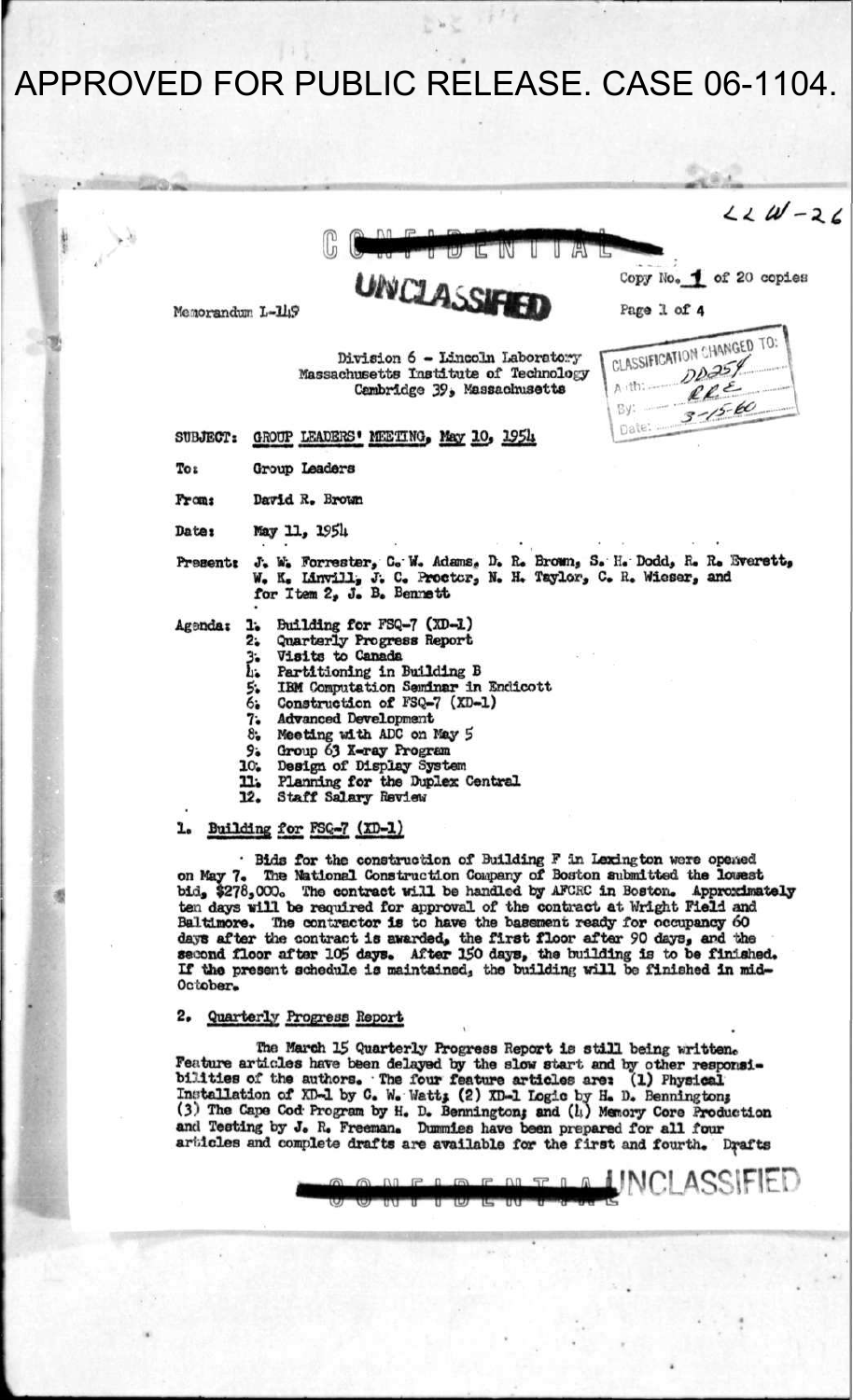## APPROVED FOR PUBLIC RELEASE. CASE 06-1104.

#### MELMEMTI  $\sqrt{2}$  $\mathbb{R}$

**UNCLASSIFIED** 

Memorandum M-149

Page 2

 $\Gamma$ l $\Gamma$ D

**of the socond and third are expected by the end of the week of May 10. J. W, Forrester and R. R. Everett will review the present dummies and**  drafts and transmit their comments to J. B. Bennett on May 11.

**The work of authors of different sections of the Quarterly Progress Report should be reviewed frequently and especially in its early**  In the future definite dates should be established for the review of drafts of feature articles at the Group Leaders' Meetings.

### **3« Visits to Canada**

**\* Row is the time for renewal of extended clearance for visits**  to Canada.

### **h" Partitioning in Building 13**

An order for partitioning in Building B was placed on April 22. **According to the contractor's quotation, the work will be finished sometime between June 10 and July 1\* J. C\* Proctor will determine the completion date more exactly by checking with the contractor's factory schedule\* Wiring,**  plumbing, etc., are being installed. Air conditioning for MTC is a problem, however. The procedure required for approval of the air-conditioning system The procedure required for approval of the air-conditioning system is uncertain.

### **5. IBM Computation Seminar in Endlcott**

**C. W. Adams attended a four-day computation seminar on applications Nineteen 701.'s were represented at the meeting.** papers emphasized automatic coding and matrix operations. The IBM 701-A **was announced at the seminar. This modificatic.i of tha 701 includes a**  redesigned arithmetic element having shorter multiplication time, a B box, floating-address operations, etc. Notes on papers presented at the seminar are available in the 6345 library.

### **6. Cons traction of FSQ-7 (XB-l)**

**The first XD-1 frame has been assembled approximately four weeks**  behind schedule. The amount of activity in the IBM construction and test **area Is encouraging. The present status of the job indicates that XD-1 will be delivered approximately four to eight weeks after the scheduled November** date.

### **7\* Advanced Development**

**J. M. Coombs has suggested to R. R. Everett and N. H. Taylor that advanced development work be undertaken in Project High so that the senior engineers on the project will not be taken out of Project High and assigned**  to other projects. Advanced development for FSQ-7 design should be encouraged. **Retaining senior FSQ-7 design personnel in Project High is essential for**  the future of the FSQ-7 Program. IBM would like MIT to suggest areas for advanced development work. We should consider the relationship of this **program to our own advanced development program.** 

UU GU UU M

WT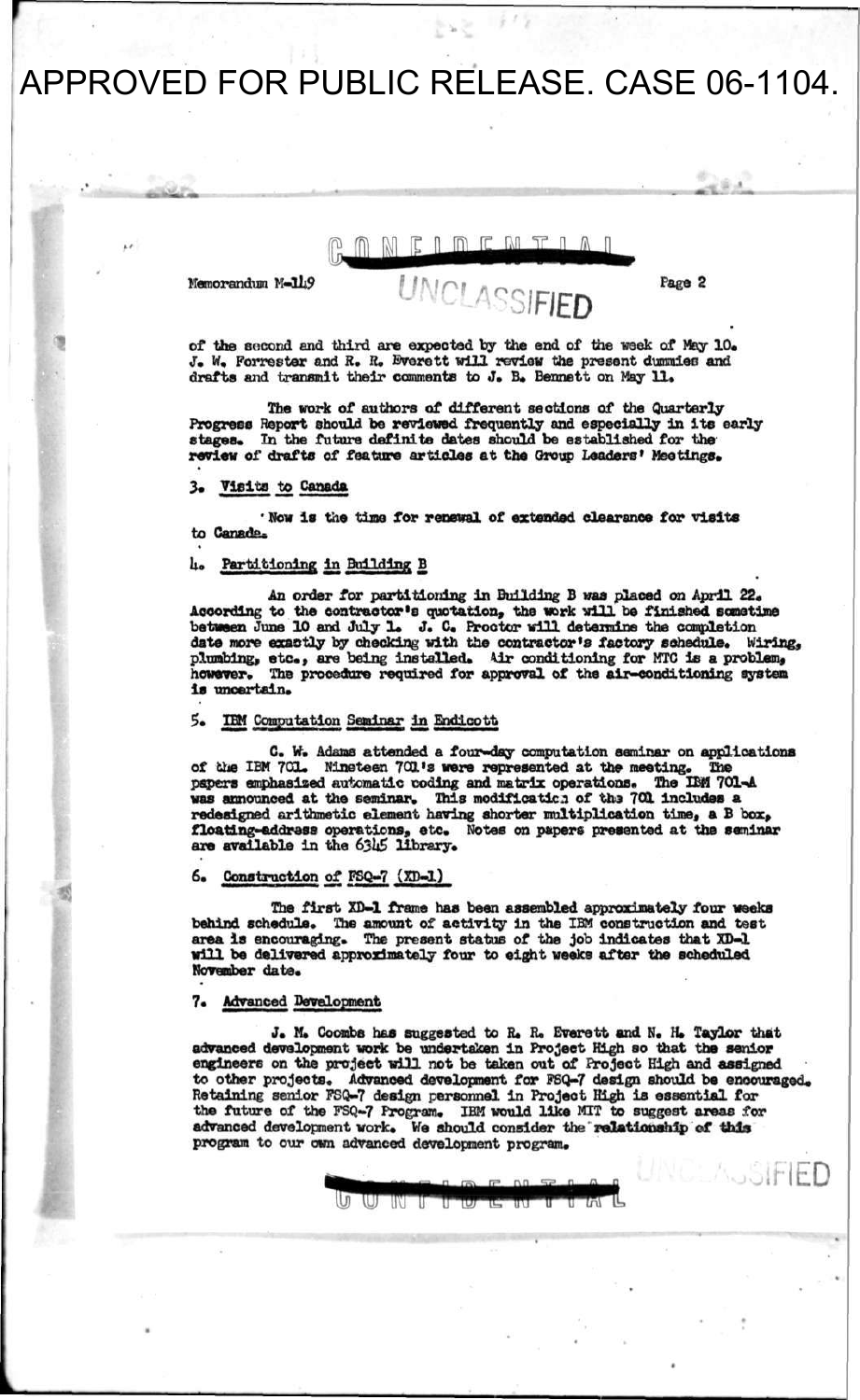# APPROVED FOR PUBLIC RELEASE. CASE 06-1104.

**«™w » i —— — ii ,** 



**Memorandum M-1U9**

**Page 3** 

### **UNCLASSIFIED**

**The Division 6 Advanced Development Program is studying several jobs of interest to FSQ-7 designers. These include the display decoder, the light gun, and the neon indicator registers. In studying the applicability of new techniques to these devices, we expect to learn a great deal about the techniques themselves. New techniques will first be tried out in WWI or MTC.** 

In reviewing the stetus of magnetic-core circuit development. **we find that present components limit the upper prf to approximately 100 kilocycles per second. Higher prf \*s can be obtained if better diodes can**  be made. Before an intensive program for improvement of diode characteristics can be undertaken, the need for higher prf in future systems must be reviewed.

### **B. Meeting with ADC on May 5**

**A meeting with ADC on May 5 considered rearrangement of some of the functions of the direction center. The subsector commander was moved out of the central control area and placed in a separate staff room. The installation of large automatic displays in a number of areas in the direction center was discussed. ADC feels these large displays should be installed in the 26th Air Division.** 

### **9. Qronp 63, X-ray Program**

**Oroup 63 has recognized the need for an x-ray facility to be used in its long-range program of study of magnetic materials. Funds for the purchase and installation of an x-ray unit have been provided in the Oroup 63 budget. Division 3 has suggested that this x-ray facility be**  combined with the present Group 35 x-ray facility. A review of the x-ray **work planned by Group 63 has indicated the desirability of a separate installation in Group 63. Earl Thomas, Group Leader of Group 35, has participated in this review.** 

**The transfer of Don Tuomi, structural chemist in Group 35\* to Oroup 63 has been proposed so that Dr. Tuomi could provide guidance for the Group 63 x-ray program.** 

### **10. Design of Display System**

**The equipment required for the 7U-tube PSQ-7 display includes apparoximately 11,000 vacuum tubes. Elimination of from 3,200 to 3,hO0 tubes in the deflection-voltage amplifiers would be possible if the display period were increased from 2-1/2 or 3 microseconds to approximately 3-1/2 microseconds. The reduotion in the number of tabes would be obtained by the transmission of the deflection voltages to all display tubes from a central deflection-voltage amplifier.** 

**This proposed change will be reviewed at a meeting to be held**  at 2:00 pm on May 12 attended by the Group Leaders concerned, C. Corderman. **and J. O'Brien.** 

> Τ w π π ויוו

> > *mmm*

*I* I